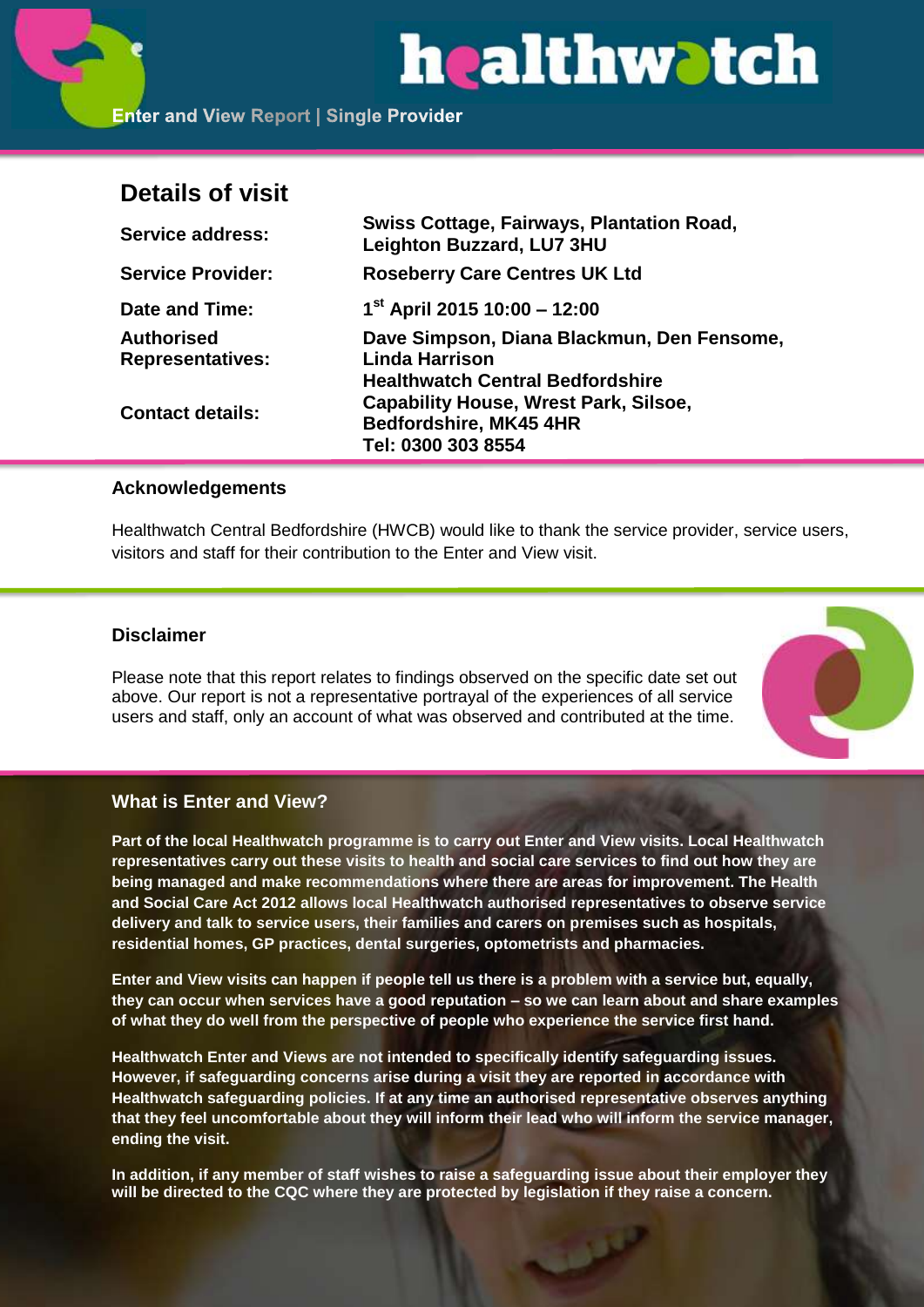# **Purpose of the visit**

- To engage with service users of care homes and understand how dignity is being respected in a care home environment;
- Identify examples of good working practice;
- Observe residents and relatives engaging with the staff and their surroundings;
- Consult with residents, relatives and staff about their experiences of the environment within the home and how care is delivered.

# **Strategic drivers**

- Care Quality Commission dignity and wellbeing strategy
- Care homes are a Local Healthwatch priority

# **Methodology**

#### **This was an announced Enter and View Visit.**

On arrival, representatives were met by the Manager and Deputy Manager, who gave a verbal introduction regarding the home, its history, the number of beds and residents, staff etc.

Authorised representatives also approached residents at the care home to informally ask them about their experience of the home. No family members were available at the time of the visit; however several members of staff were spoken to.

The authorised representatives explained to everyone spoken to why they were there and took notes.

After speaking with the residents and staff, Healthwatch Central Bedfordshire (HWCB) leaflets were given to the manager to be displayed in the home to enable residents, family members, friends and staff to contact HWCB at any time



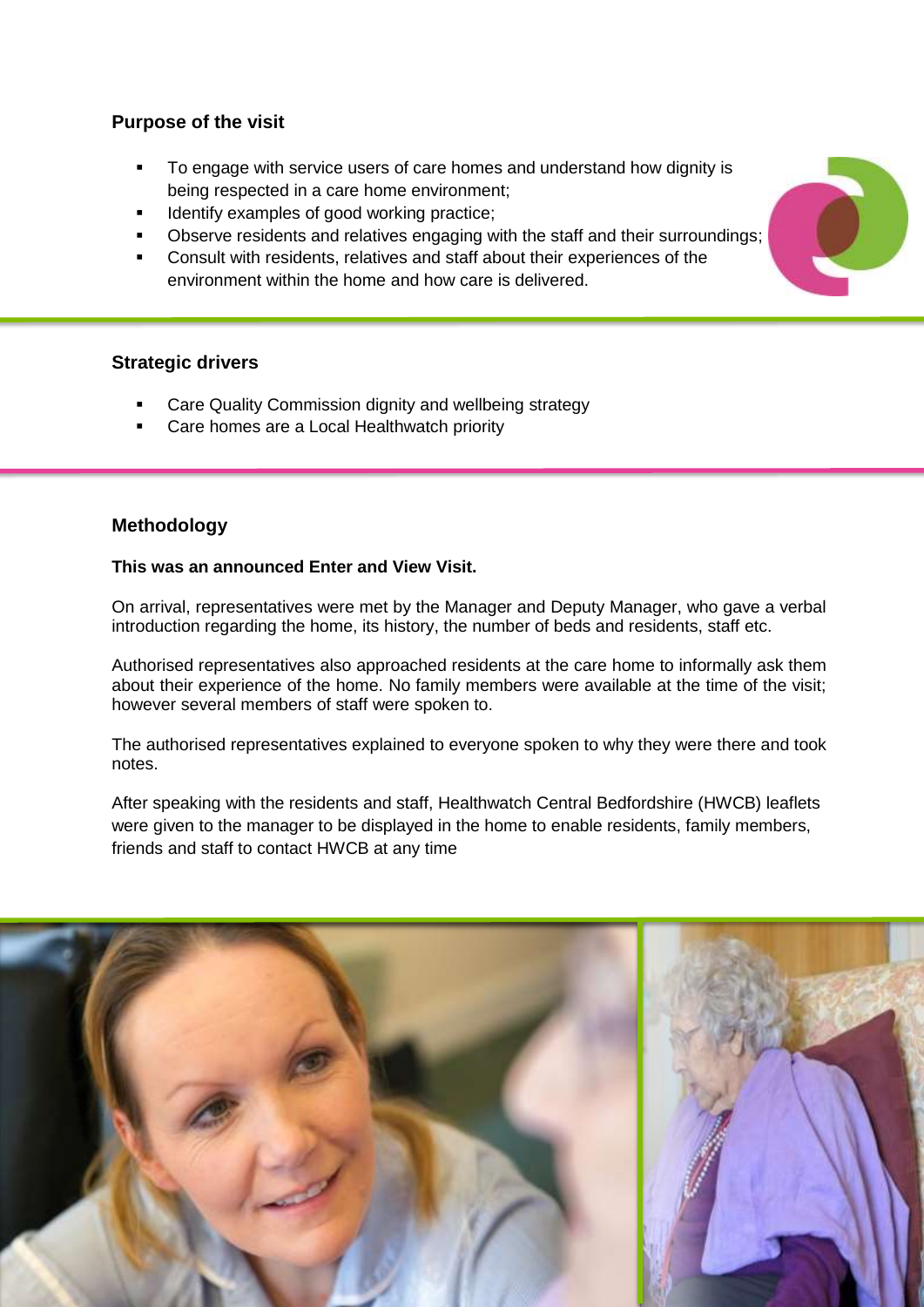# **Summary of findings**

At the time of the visit, the evidence is that the home was operating to a good standard of care with regard to cleanliness, dignity and respect.

- $\triangleright$  On entry, HWCB representatives were asked to sign in. Representatives did not see the Healthwatch Central Bedfordshire posters displayed in the immediate reception area however they were displayed in the subsequent entry area to the home.
- $\triangleright$  Residents looked tidy, clean and well cared for, representatives saw no evidence of dignity not being respected.
- $\triangleright$  Residents spoken to were generally happy with the meals; the menu appeared to be balanced and nutritious and mealtimes were suitable for the residents. Residents could also choose where to take their meals.
- $\triangleright$  There was clear evidence of social activities at the home, with photographs of previous events displayed on the activities board. The residents spoken to were given the option of taking part in organised activities along with their relatives.

The Manager advised representatives that the current capacity of the home, which is divided into four units (Pines, Cedars, Oaks and Acorns) is as follows:

- $\geq$  81 single rooms and one double room.
- $\triangleright$  One ten-bedded unit (Acorns) is currently not in use; however there are plans to reopen it as a palliative care unit.
- $\triangleright$  Pines nursing/dementia, 18 residents.
- $\triangleright$  Oaks frail elderly nursing unit, 20 residents.
- $\triangleright$  Cedars dementia/nursing, 18 residents.
- $\triangleright$  Some beds are available for respite care.
- $\triangleright$  There are no rehabilitation beds.
- $\triangleright$  A total of 60 members of staff are employed, including 12 nurses, 30 carers, a clinical lead, four part-time activities coordinators, kitchen staff, administrators, cleaners, maintenance and laundry staff.
- $\geq 13$  staff are on duty in the morning, 12 in the afternoon, and seven at night.
- $\triangleright$  Care categories of residents include those with mild memory loss, dementia and the frail elderly. Many nursing residents are bedbound.
- $\triangleright$  Residents' ages range from 58 to 100.
- $\triangleright$  Residents care is funded by both Bedfordshire Clinical Commissioning Group (Continuing Health Care), the Local Authority and privately funded.
- $\triangleright$  Two beds are directly funded by the Clinical Commissioning Group defined as Decision Screen Tool (DST). These are beds for patients who are medically fit enough to leave hospital but not yet ready to go home. Residents stay for up to 28 days and are then reassessed to see whether they are able to go home or need a further period at the home.

#### **Results of Visit**

#### **Environment**

On entry, representatives found the environment to be clean, warm, light and airy. The atmosphere was 'neutral' in that there were no apparent smells, good or bad.

The home, situated in four acres of woodland and gardens, operates over two floors and is divided into four units (Acorns, Pines, Oaks and Cedars), with pleasant outlooks over the large, secure garden areas which are accessible to the residents and contain several bird feeders. Each unit has its' own lounge; the lounge in 'Pines' being the activities lounge.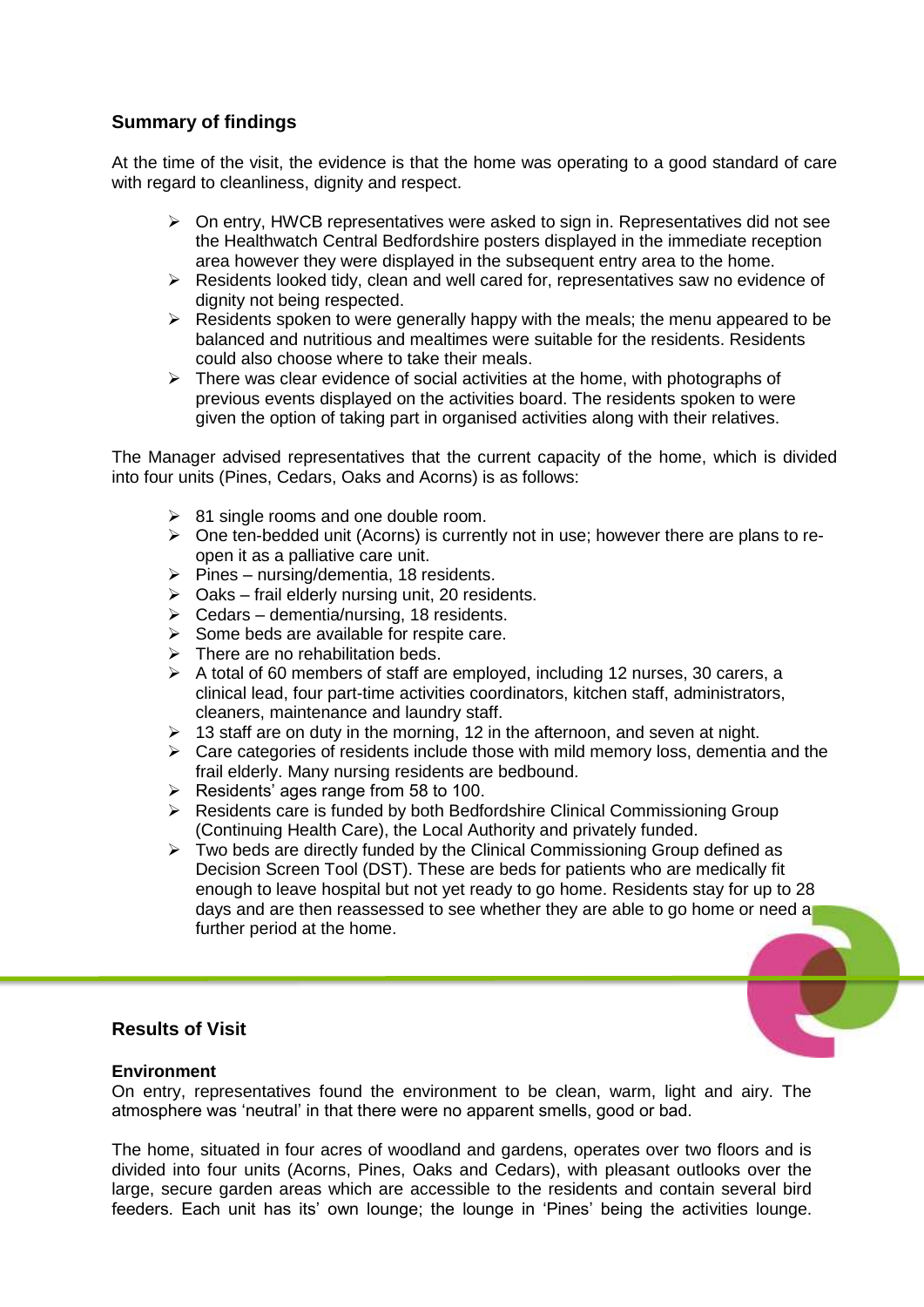There are plans to convert the lounge in 'Acorns' into a café environment. All the units have dining areas and kitchenettes which relatives are encouraged to use.

Many of the corridors have pictures, books and other items designed to act as reminiscence aids for dementia residents. HWCB representatives were also shown a simulated bus stop/shelter, cleverly designed within the home by the maintenance man, with particular attention to detail. 'Post boxes' had also been made for comments and suggestions which were sited throughout the home. Decorative and creative murals could be seen on several corridor walls painted by a previous resident.

#### **Promotion of Privacy, Dignity and Respect**

All the residents seen at the time of the visit appeared to be well dressed and cared for. Each resident has a nameplate on the door to their room.

HWCB representatives were advised that all bed linen is changed regularly or as necessary. Each residents individual care plan is available for residents and/or their family to view on request.

Representatives were advised that the home facilitates the following visiting services:

- $\triangleright$  Hairdresser weekly on Tuesdays also 'pamper sessions'.
- $\triangleright$  Chiropodist six weekly.
- $\triangleright$  Dentist Residents normally go to surgery, but will attend home if required.
- $\triangleright$  Optician six monthly or as required.
- $\triangleright$  District Nurses attend as often as required

#### **Promotion of Independence**

Residents are encouraged to bring their personal possessions, photographs, pictures, ornaments and small pieces of furniture, including televisions and families are encouraged to personalise the residents' rooms.

All residents are offered the opportunity to be involved in social activities organised at the home. The home does have access to a minibus for organised trips out although it was not clear how often this was accessed. Relatives are also included in the majority of activity planning.

#### **Interaction between Residents and Staff**

HWCB representatives spoke with residents in the communal areas. The residents spoken to stated they were comfortable in the home and quite happy. The residents appeared to be pleased with the care received however none of the residents spoken to said that they knew the name of their nominated carer.

Representatives observed staff members engaging with residents and calling them by their first names and saw residents being attended to and moved by appropriate numbers of nurses and carers.

#### **Residents**

Residents are pre-assessed before acceptance at the home to ensure that their needs can adequately be met. The Manager or Deputy, along with a nurse will generally visit the resident at their own home or at the hospital. They will identify the resident's likes and dislikes, ask for a 'Life History' and encourage families to personalise the residents' room. A Service User Guide is given to residents and families on admission.

Representatives were advised that residents are all registered with the Leighton Road GP practice, which visits on Monday and Thursday, unless they chose to remain with their own GP. Residents can be taken to a local dentist if needed.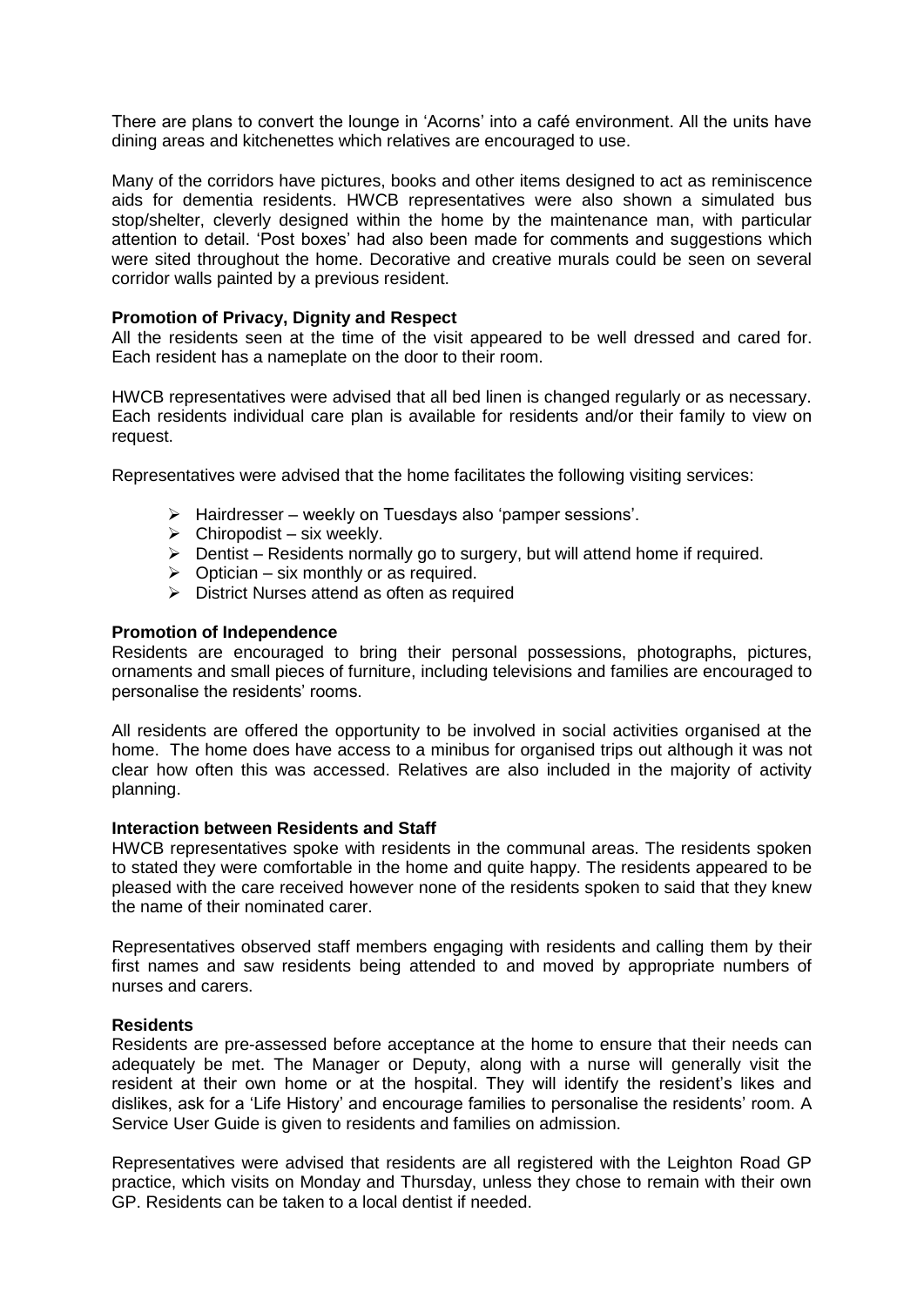Residents' medication is issued by medication trained nurses and/or senior carers, who wear red 'Do Not Disturb' tabards and remain with the resident while the medication is taken, although this was not witnessed by representatives.

#### **Food**

The daily menu is managed on a six-week cycle and appears to be comprehensive, with specialist diets, (religious, medical, diabetic etc.) catered for. Fortified meals and drinks are always available with menu choices at all mealtimes. All food is prepared and cooked on site in the well-equipped kitchen.

Representatives witnessed residents and relatives being offered refreshments during the visit and were informed that the 'tea trolley' goes round at 11:00 am and 3:00 pm; the supper trolley at 8 pm. Lunch is served at 12:30 and Tea is at 5:00 pm. Relatives are encouraged to sit with residents at mealtimes. The residents appeared content with the care they received at mealtimes and were able to choose where to take their meals.

The residents that representatives spoke to all thought the standard and variety of food served was very good.

#### **Recreational activities/Social Inclusion/Pastoral needs**

Four part-time Activities Co-ordinators organise events to involve residents and their relatives as much as possible. Activities, many of which take place in 'The Pines' lounge, are currently organised on Mondays to Fridays, however the home is looking to extend this to include alternate Saturdays. The home has recently acquired a minibus, which will be utilised for various trips, including shopping trips on alternate Wednesdays.

Representatives were advised by both staff and residents that activities include Pitch and Putt (outside), cake baking, painting, sing-alongs, table top games, Bingo, flower arranging, various entertainers and musical sessions. There were also trips organised outside of the home, including visits to the pub, local Safari Park, Garden Centres and Nurseries, although it was not clear how often these took place.

Visits to the home by local schools and their choirs are encouraged and the home has three sixth-form students from the Van Dyke School who volunteer at the home, helping with tea making and distribution and chatting with residents. Local schoolchildren also help residents tend the raised flower beds in the garden areas. Swiss Cottage has visits from a 'Rescue Dog' and relatives are also encouraged to bring dogs in when visiting.

There are also other local volunteers and a 'Friends of Swiss Cottage' group is being initiated. The home is also establishing a newsletter to keep residents and relatives updated on a regular basis.

Residents' spiritual needs are met by visits from the Roman Catholic priest and C of E vicar who visit on Mondays and Tuesdays. Residents are able to visit the local church should they wish and there is a service in the home on Tuesdays.

There was no evidence of residents being forced to take part in activities; it is optional for all residents.

#### **Involvement in Key Decisions**

Representatives were advised that meetings with residents only are held every month. Meetings with both residents and relatives are also held however these are poorly attended by relatives. The main purpose of these forums is to give both residents and their relatives the opportunity to raise any issues and/or concerns.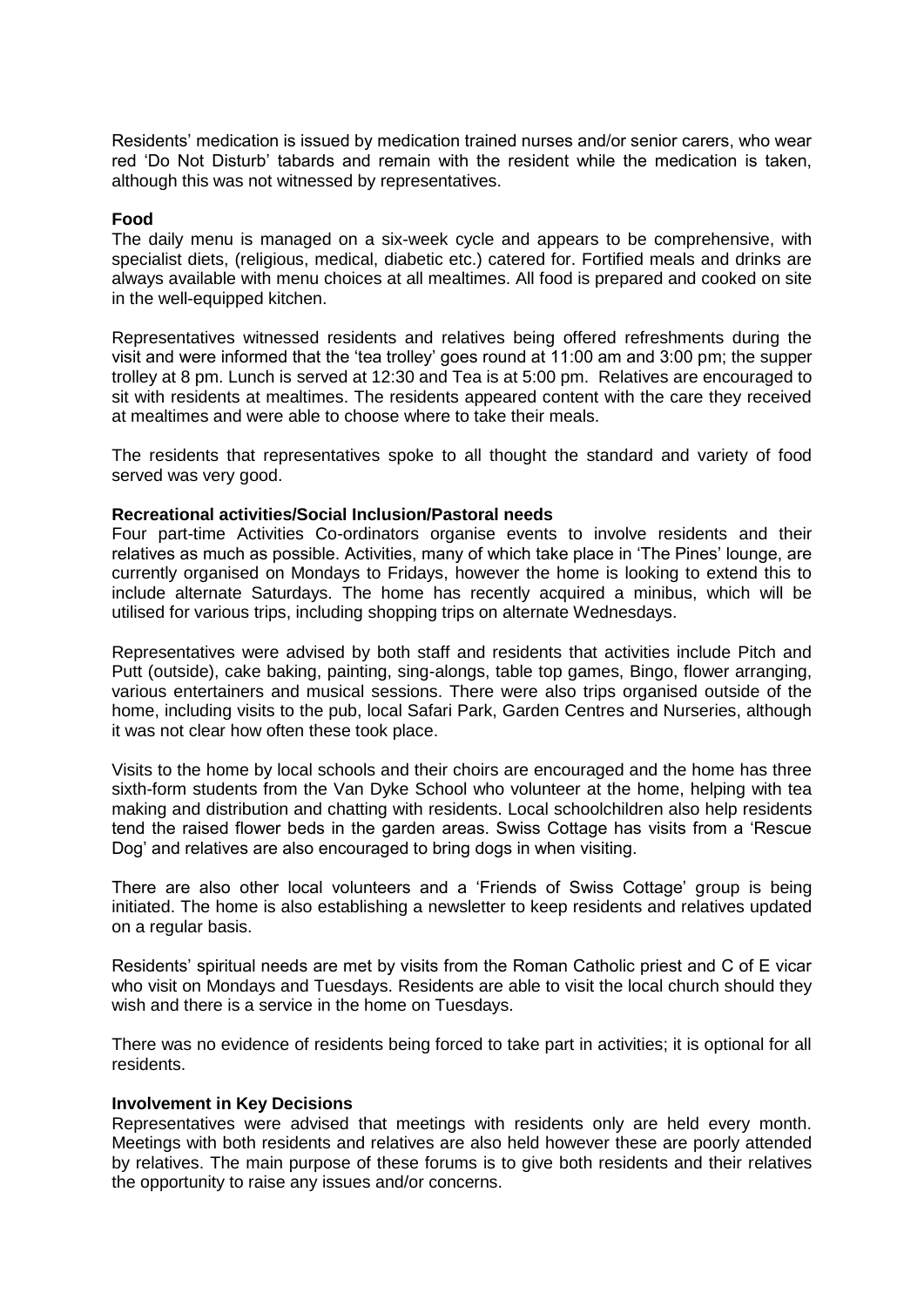#### **Concerns/Complaints Procedure**

The Manager, residents, relatives and members of staff all confirmed there is a complaints procedure and whistleblowing policy. These are on display and 'Suggestions Boxes' are also situated in various locations around the home.

#### **Staff**

All staff seen and spoken to during the visit were friendly and helpful to the representatives and to the residents they were observed interacting with. All the staff, observed speaking to residents, clearly knew them well, using their first names. The staff appeared to be well trained and representatives were confident the residents were well cared for.

All but one of the staff has English as their first language and representatives were informed by the Manager that there were no language communication difficulties.

Representatives were advised that residents' medication is distributed by medication trained staff at all times although this was not witnessed. Representatives were also advised that DNRs (Do Not Resuscitate) notices (if appropriate) are kept within each residents care plan. Care plans are kept in each nurse's station.

Staff training is facilitated by E-Learning and further in house training is carried out to NVQ levels which includes the following:

- $\triangleright$  Health and Safety
- $\triangleright$  Moving and handling
- $\triangleright$  Dementia
- > Infection Control
- $\triangleright$  Safeguarding (SOVA delivered by external trainers)

#### **Visitors and Relatives**

No family members were visiting residents in the home during the visit, however representatives did observe one resident arrive for admission to the home with members of their family and in a brief conversation with representatives the family advised they were '*very pleased with their choice of home'* for their relative.

The Healthwatch Central Bedfordshire notice was displayed in the care home advising relatives of the visit; however Healthwatch Central Bedfordshire was not contacted directly by any relative prior to or since the visit to the home.

#### **Additional Findings**

The management of the home is attentive to any suggestions for improvement and voiced creative plans and ideas for the future of the home.

The majority of residents spoken to were unclear as to whether or not they had a nominated carer/key worker.

Several of the residents and care/nursing staff expressed the opinion that staffing levels could be improved at the home.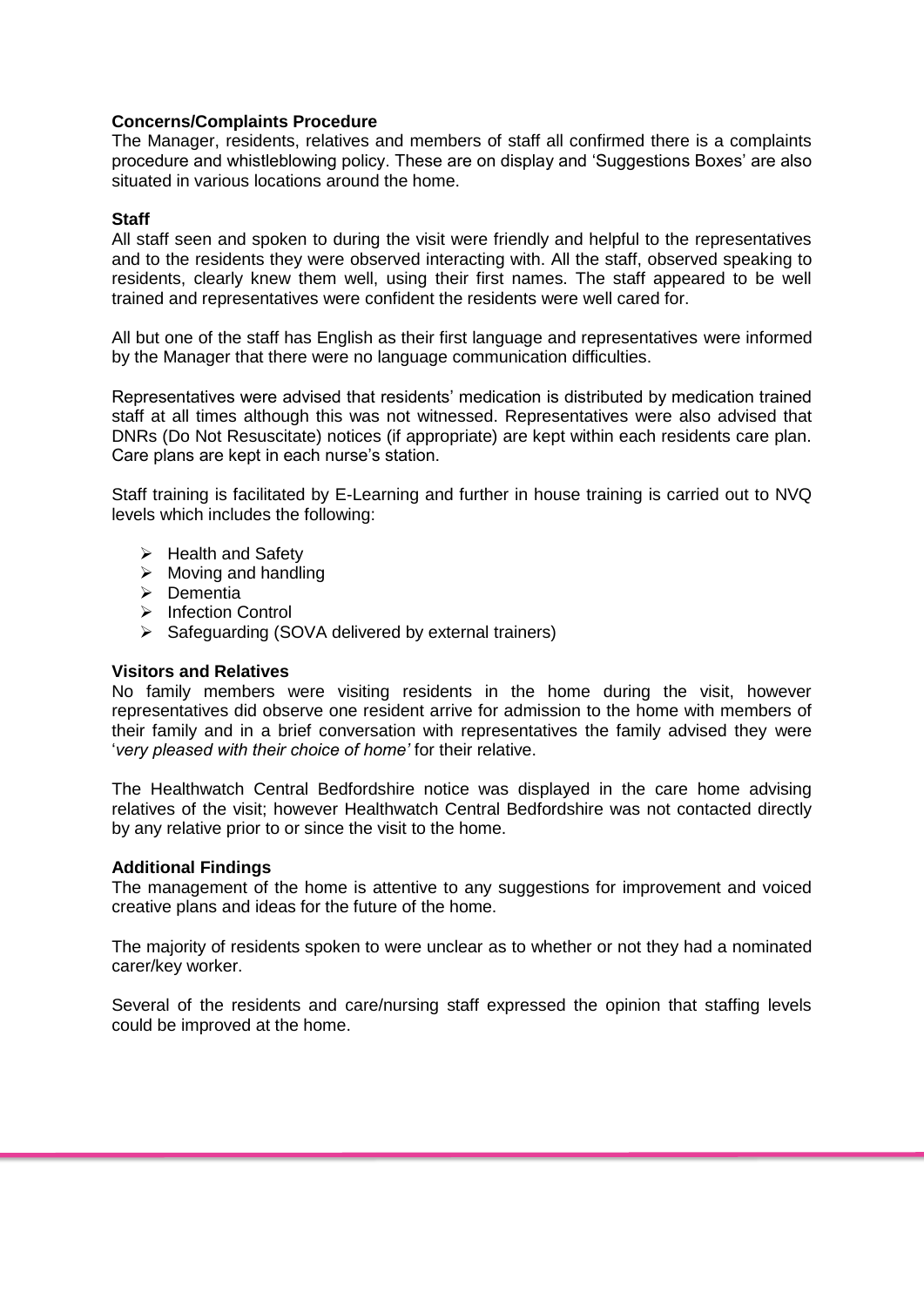# **Recommendations**

This report highlights the good practice that was observed and reflects the resident's general satisfaction with the care and support provided.

- $\triangleright$  Residents and some members of staff spoken to felt that staffing levels could be increased for the benefit of residents and HWCB representatives were informed by the Manager that recruitment is planned for the future. HWCB recommends that this is now considered as a matter of some urgency.
- $\triangleright$  Wi-Fi and Skype are not fully available in the home at present and HWCB would recommend that Swiss Cottage investigates ways to improve access for residents to these services.
- $\triangleright$  Healthwatch Central Bedfordshire recommends that this report is shared with the residents of Swiss Cottage, their family members and staff, and to advise that if they should wish to contribute any additional comments about the report, to contact Healthwatch Central Bedfordshire direct on 0300 303 8554.